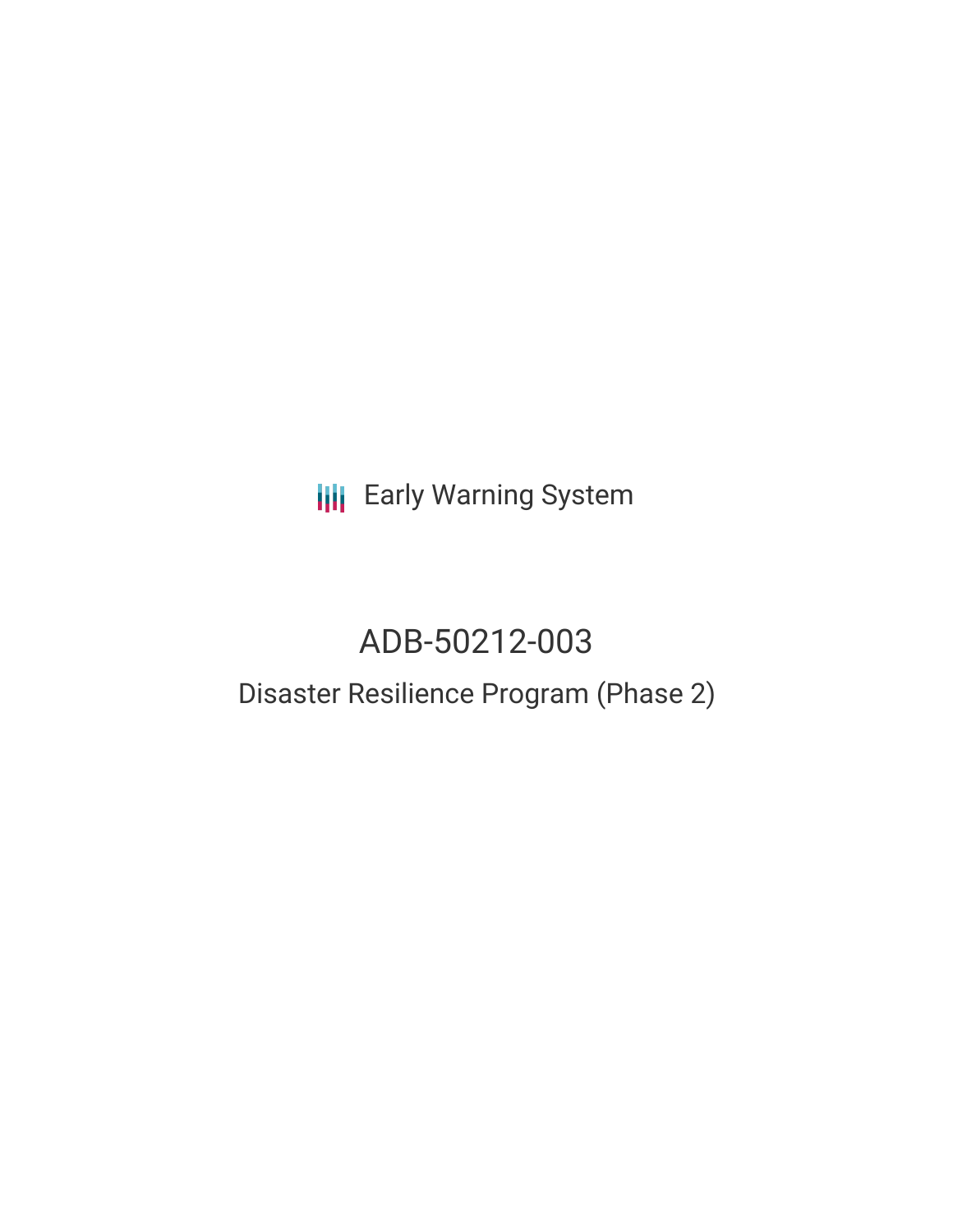#### **Quick Facts**

| <b>Countries</b>               | Cook Islands                 |
|--------------------------------|------------------------------|
| <b>Specific Location</b>       | Nation-wide                  |
| <b>Financial Institutions</b>  | Asian Development Bank (ADB) |
| <b>Status</b>                  | Approved                     |
| <b>Bank Risk Rating</b>        | U                            |
| <b>Voting Date</b>             | 2020-04-20                   |
| <b>Borrower</b>                | Government of Cook Islands   |
| <b>Sectors</b>                 | Law and Government           |
| <b>Investment Type(s)</b>      | Loan                         |
| <b>Investment Amount (USD)</b> | $$10.00$ million             |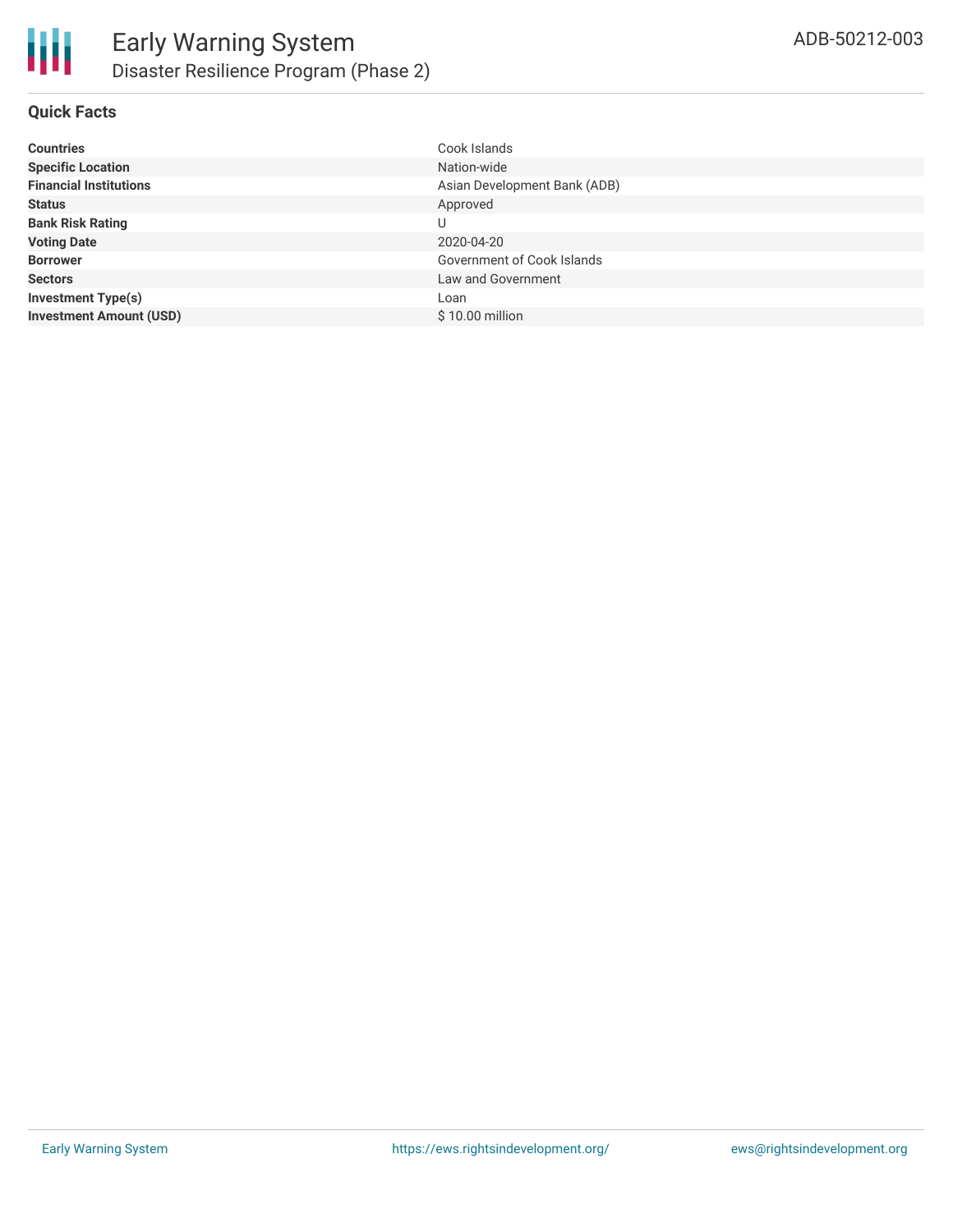

#### **Project Description**

According to the bank's website, "The program will support policy actions in disaster risk management (DRM) and provide a source of contingent financing for timely disaster response and early recovery activities. The program is the second phase of the Disaster Resilience Program approved in December 2016 for Cook Islands to help manage the fiscal risk arising from disasters triggered by all types of natural hazards. The program is consistent with the objectives of the Asian Development Bank (ADB) Pacific Approach, 2016-2020 which serves as ADB's operational framework for the Pacific region and as the overall country partnership strategy for the 11 small Pacific countries, including the Cook Islands. The program is also in line with ADB's Strategy 2030, which specifically mentions strengthening ADB's developing member countries' financial preparedness for disaster response through policy-based contingent financing"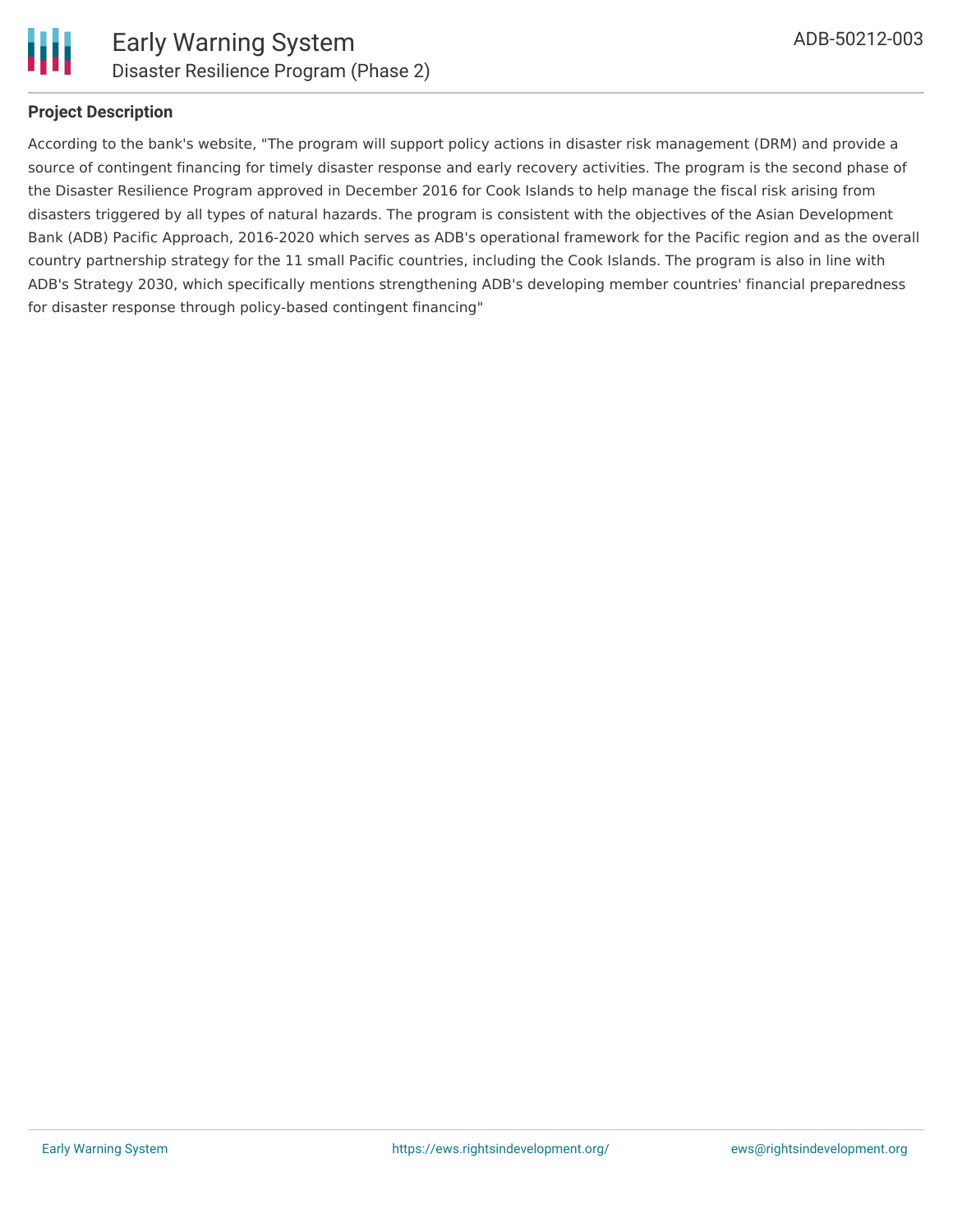

#### **Investment Description**

Asian Development Bank (ADB)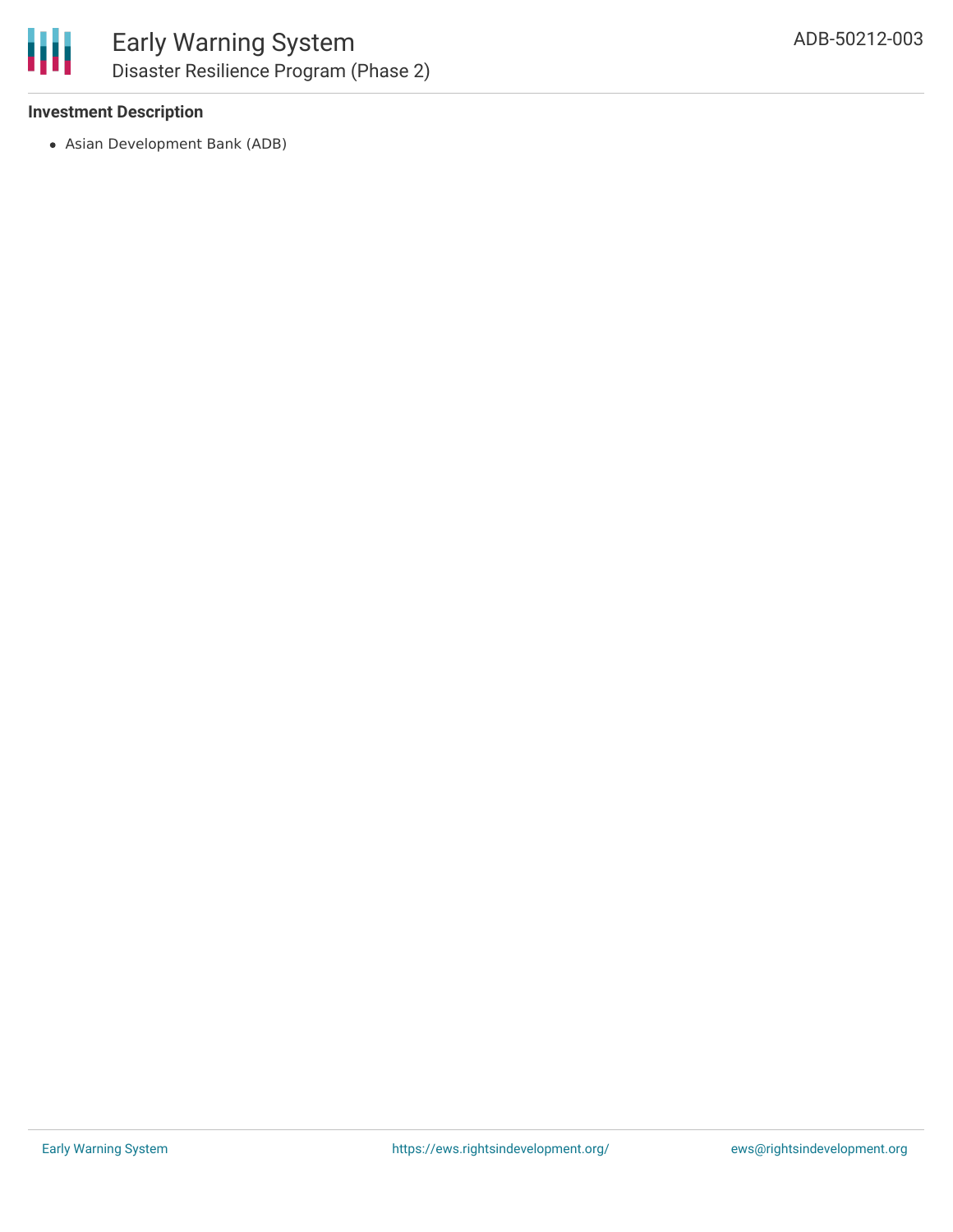

#### **Contact Information**

Responsible ADB Officer Uusimaa, Hanna K. Responsible ADB Department Pacific Department Responsible ADB Division PASP Executing Agencies Ministry of Finance & Economic Management PO box 120 Cook Islands

#### **ACCOUNTABILITY MECHANISM OF ADB**

The Accountability Mechanism is an independent complaint mechanism and fact-finding body for people who believe they are likely to be, or have been, adversely affected by an Asian Development Bank-financed project. If you submit a complaint to the Accountability Mechanism, they may investigate to assess whether the Asian Development Bank is following its own policies and procedures for preventing harm to people or the environment. You can learn more about the Accountability Mechanism and how to file a complaint at: <http://www.adb.org/site/accountability-mechanism/main>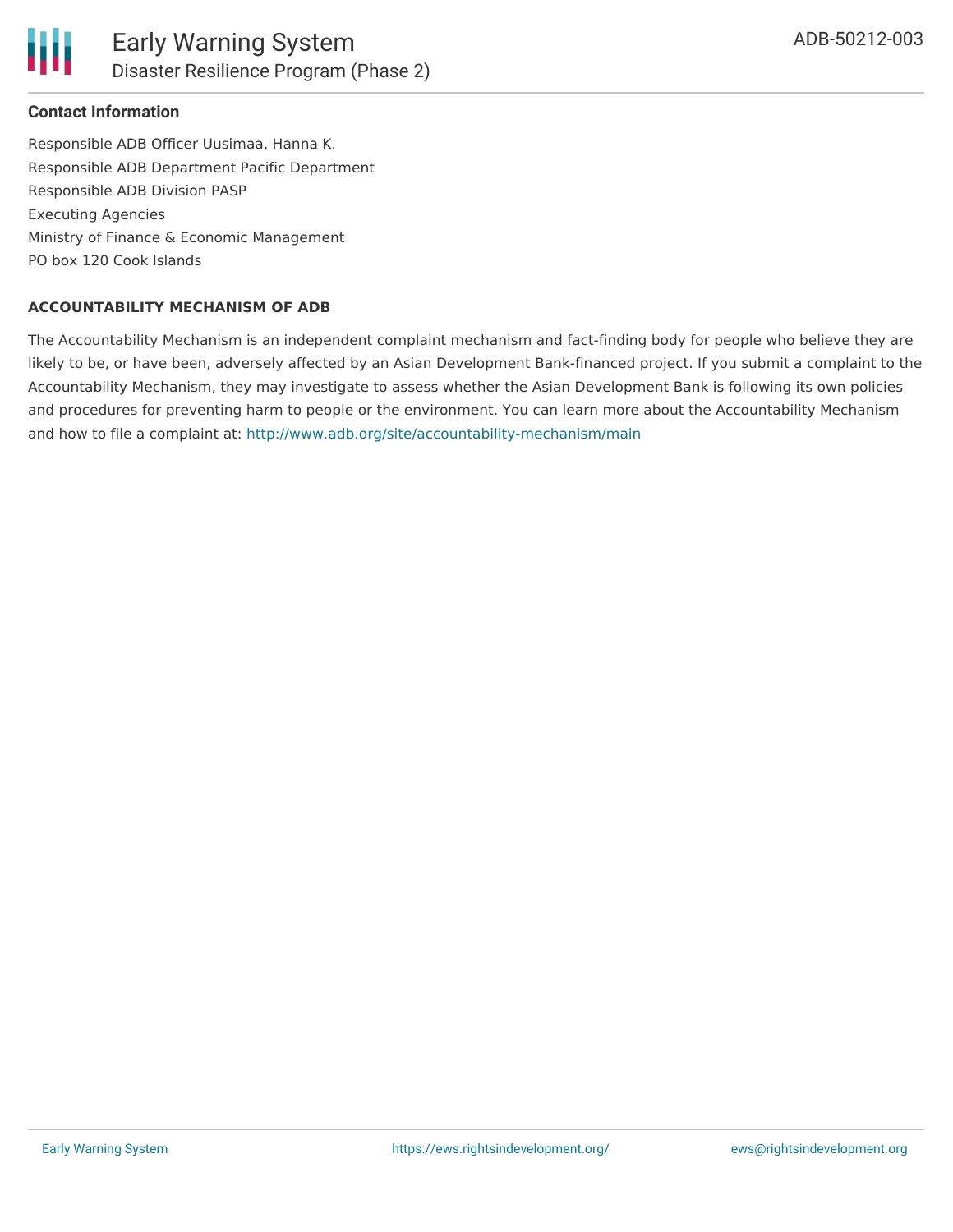

#### **Bank Documents**

• Project [Disclosure](https://ewsdata.rightsindevelopment.org/files/documents/03/ADB-50212-003.pdf) PDF [\[Original](https://www.adb.org/printpdf/projects/50212-003/main) Source]